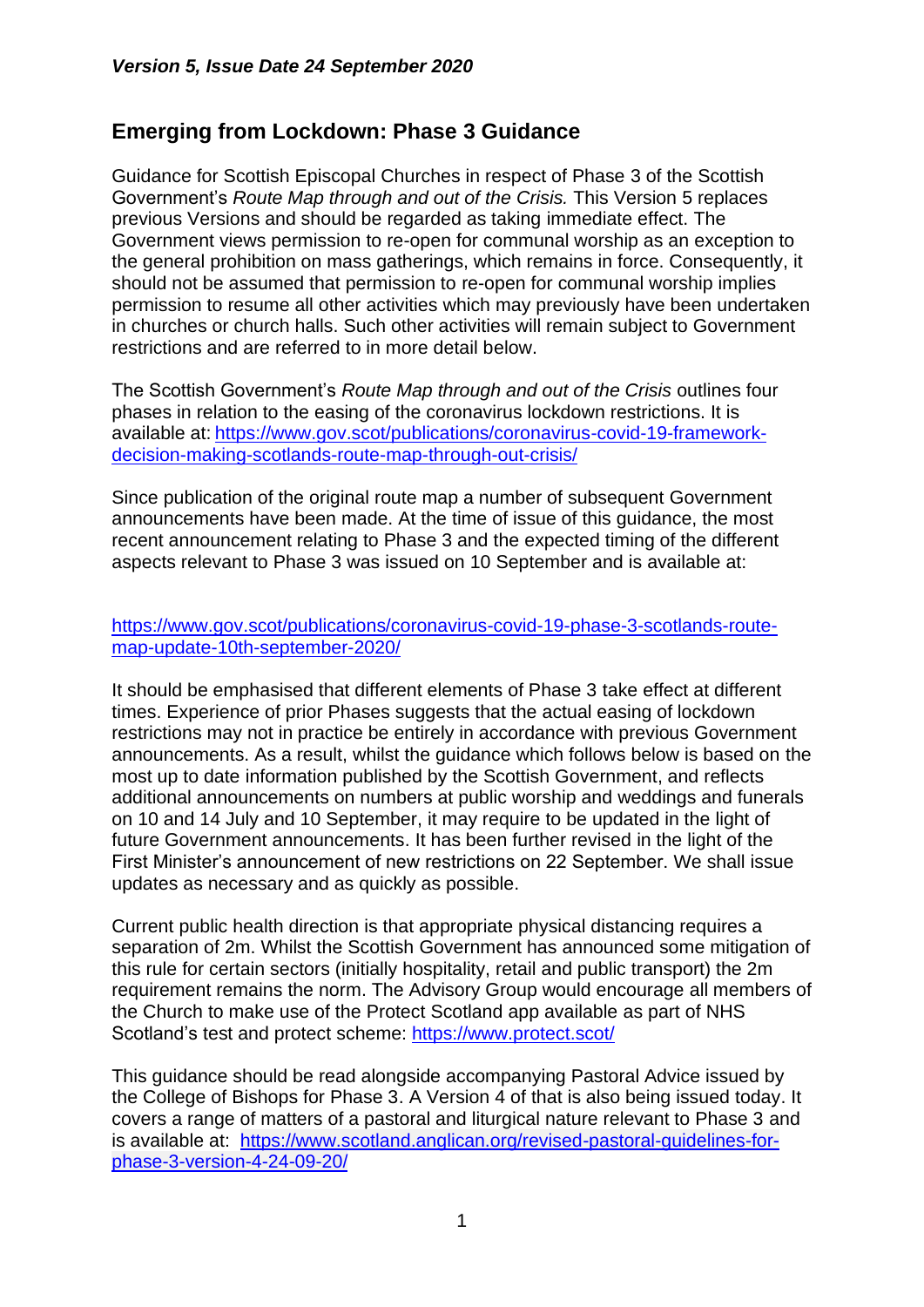As from 8 August 2020, those responsible for a place of worship are legally required to "have regard" to guidance issued by Scottish Ministers relating to places of worship (albeit the Government has not gone as far as to make it a criminal offence not to have such regard). The relevant Scottish Government guidance to which regard must be had is available at : [https://www.gov.scot/publications/coronavirus](https://www.gov.scot/publications/coronavirus-covid-19-phase-3-guidance-for-the-safe-use-of-places-of-worship/pages/overview/)[covid-19-phase-3-guidance-for-the-safe-use-of-places-of-worship/pages/overview/](https://www.gov.scot/publications/coronavirus-covid-19-phase-3-guidance-for-the-safe-use-of-places-of-worship/pages/overview/)

### **A. Introduction**

As noted above, this guidance note is to assist Diocesan Bishops, clergy and vestries in relation to Phase 3 of the Route Map. The Scottish Government's announcement of 9 July permits places of worship to reopen for congregational services, communal prayer and contemplation with physical distancing and limited numbers from 15 July. Government guidance places a maximum of 50 people on the numbers attending such worship. This means that the number of people permitted to attend is limited either by the capacity of the building allowing for the 2m physical distancing requirement (mentioned above) or 50 whichever is the lesser.

**Please note that different limits on attendance apply in the cases of funerals and weddings.** With effect from 15 July such services are subject to a maximum attendance of 20. From 14 September, a similar cap of 20 applies to funeral wakes and wedding receptions.

Whilst many will undoubtedly be keen to re-open churches and endeavour to resume some form of public worship, in Phase 3 this is unlikely to be what was considered "normal" prior to the pandemic.

This guidance for Phase 3 supersedes the guidance produced previously for Phase 2, unless in Phase 3 churches choose only to open for individual prayer and not public worship, in which case the Phase 2 guidance remains relevant, except that the wearing of face coverings is now mandatory in a place of worship, whether that place of worship is offering public worship or just individual prayer Because the requirement to wear a face covering applies to places of worship when open to the public, any use of the building which is open to the public will mean that a face covering must be worn, whether it is an act of worship or not. Information about face coverings is set out below.

As was the case for Phase 2, a clear plan will be required for Phase 3 as to how a church may safely re-open for public worship, having undertaken appropriate risk assessment. To the extent necessary, additional guidance will be produced in due course for use in relation to Phase 4.

### **B. Principles**

The Advisory Group responsible for preparing this note offers the following general principles to assist churches throughout the process of emerging from lockdown.

1. The intention of these and any other guidelines produced internally within the Church is to support and enable clergy and congregations to operate within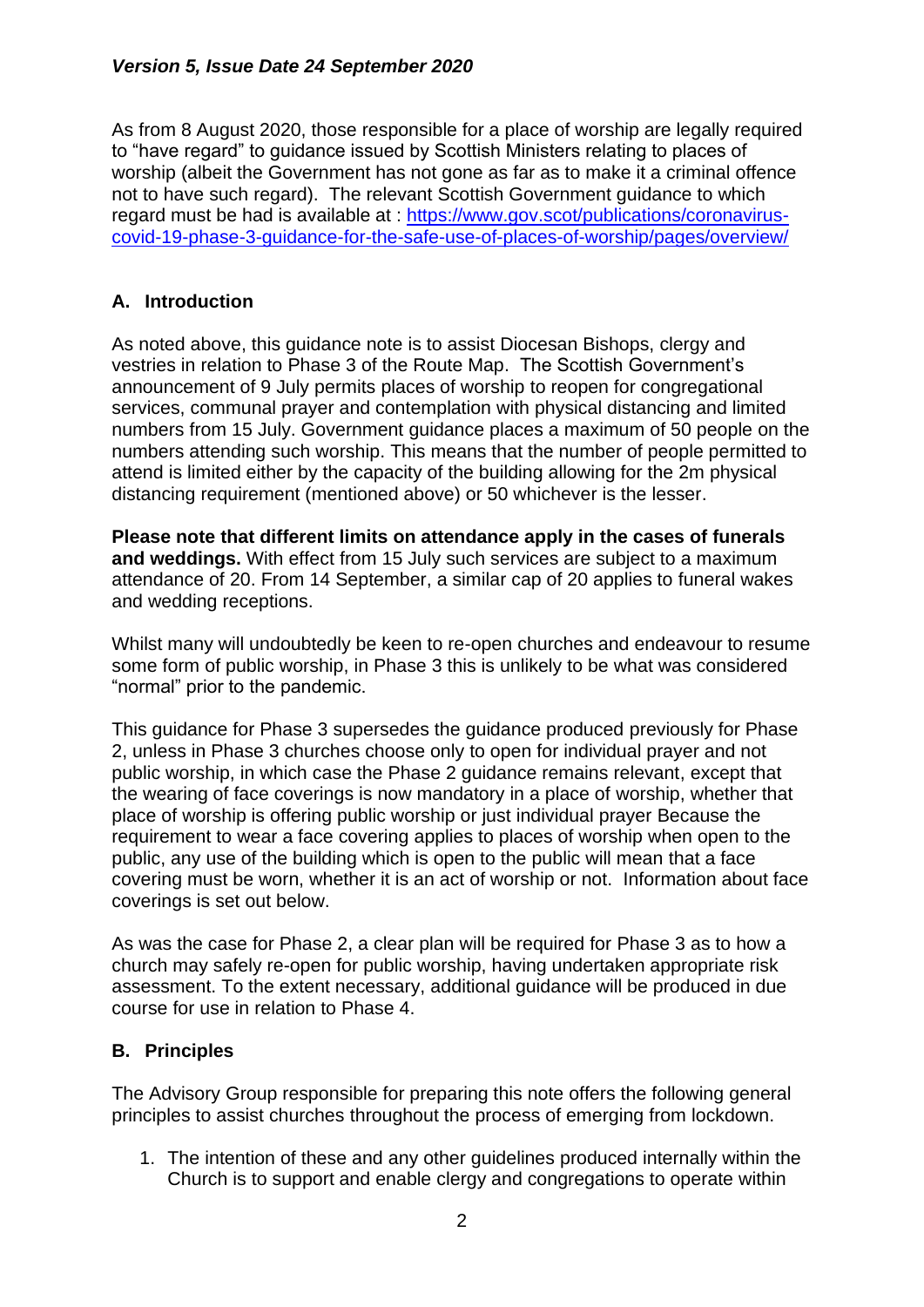the terms of published Government and Public Health guidance. To the extent that such official guidance becomes more prescriptive at any point over time, it should be regarded as taking precedence over any internal church guidance if there is any conflict. It is also our intention, as noted above, to update these guidelines as swiftly as possible to bring them into line with any changes in Government and Public Health guidance. Key current Government messages are summarised in the Appendix 1.

- 2. The fact that opening for congregational worship, communal prayer and contemplation for limited numbers is *permitted* by the Government in Phase 3 should not be understood to imply that congregations are now *expected* to begin such public worship.
- 3. A decision whether or not to resume public worship should be considered initially by the vestry, as the charity trustees for the charge. No resumption of activity can be entirely risk-free and any consideration of restarting activity will involve the vestry undertaking a Covid-19 risk assessment to consider and address the implications of such restarting. A variety of risk assessment templates have been produced by other churches and in case they are helpful to vestries, they can be accessed at:-

[https://churchofscotland.org.uk/resources/covid-19-coronavirus-advice/advice](https://churchofscotland.org.uk/resources/covid-19-coronavirus-advice/advice-for-churches-covid-19-coronavirus)[for-churches-covid-19-coronavirus](https://churchofscotland.org.uk/resources/covid-19-coronavirus-advice/advice-for-churches-covid-19-coronavirus)

[https://www.churchofengland.org/more/media-centre/coronavirus-covid-19](https://www.churchofengland.org/more/media-centre/coronavirus-covid-19-guidance-churches) [guidance-churches](https://www.churchofengland.org/more/media-centre/coronavirus-covid-19-guidance-churches)

General advice on risk management (not specifically related to Covid-19) is also available at:

[https://www.scotland.anglican.org/vestry-resources/vestry-responsibilities/risk](https://www.scotland.anglican.org/vestry-resources/vestry-responsibilities/risk-management/)[management/](https://www.scotland.anglican.org/vestry-resources/vestry-responsibilities/risk-management/)

- 4. If, having undertaken a risk assessment, the vestry wishes to proceed to restart any activities, it should first approach the Diocesan Bishop for consent. A pro forma Phase 3 Plan has been developed for use by vestries in seeking such consent and is available at: [https://www.scotland.anglican.org/wp](https://www.scotland.anglican.org/wp-content/uploads/Plan-for-Reopening-for-Communal-Worship-Phase-3-Version-2-14.7.20.docx)[content/uploads/Plan-for-Reopening-for-Communal-Worship-Phase-3-](https://www.scotland.anglican.org/wp-content/uploads/Plan-for-Reopening-for-Communal-Worship-Phase-3-Version-2-14.7.20.docx) [Version-2-14.7.20.docx](https://www.scotland.anglican.org/wp-content/uploads/Plan-for-Reopening-for-Communal-Worship-Phase-3-Version-2-14.7.20.docx)
- 5. The role of the Bishop is to respond to an approach by a vestry and in considering whether to give consent is one of oversight and care in relation to both clergy and congregation. No Bishop will encourage the reopening of a church in Phase 3 unless the vestry and cleric wish to do so and any reopening will be the outcome of a dialogue between cleric/vestry and Bishop.
- 6. Any steps taken by churches whether under Phase 3 or subsequently are likely to involve, to a greater or lesser extent, volunteers or church staff. In considering how the church emerges from lockdown, it will be important for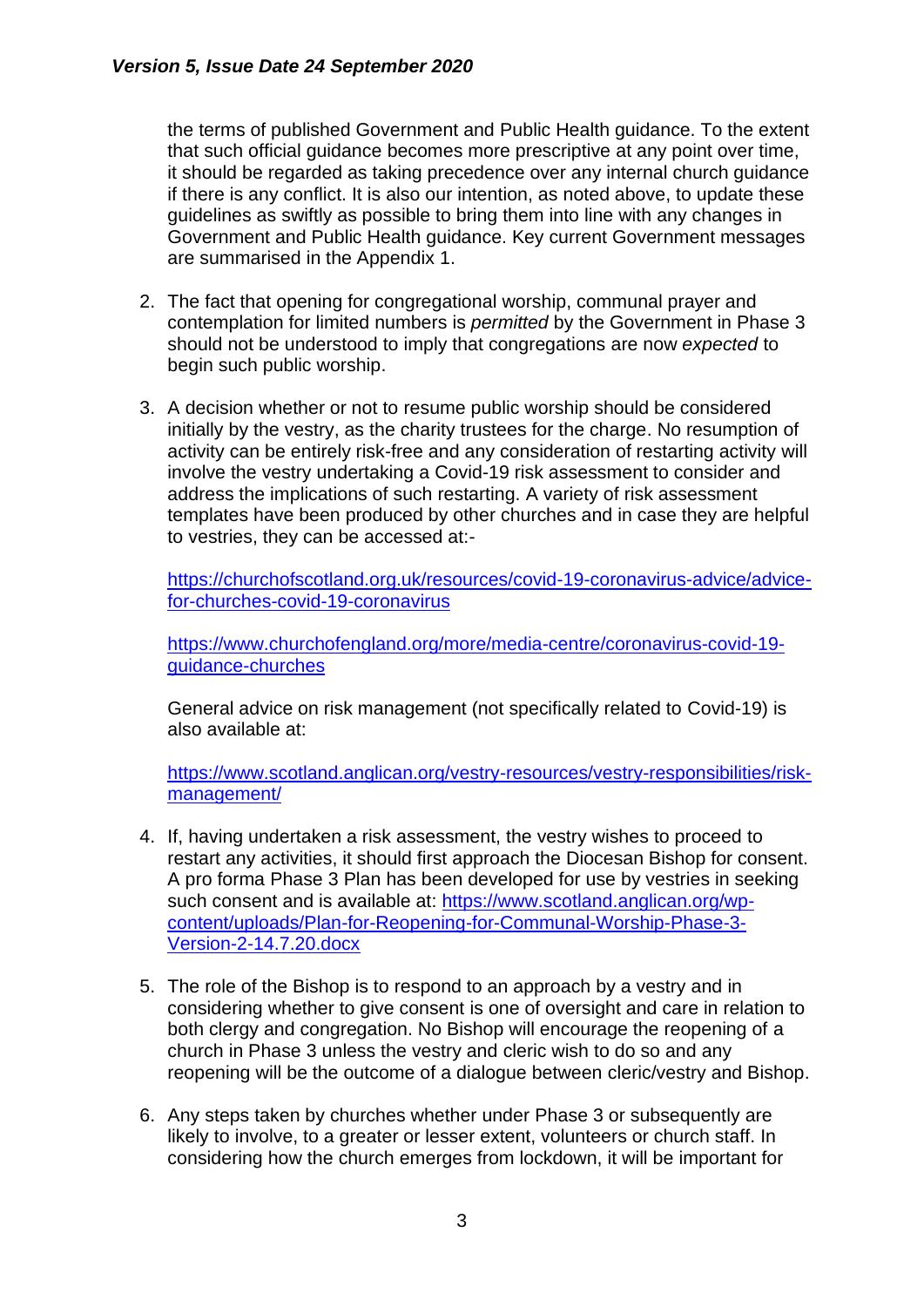vestries to be conscious of their duty of care to volunteers and staff and, likewise, for bishops in relation to clergy and other authorised ministers.

- 7. Any person who is self-isolating or shielding or is in a vulnerable category (see: [https://www.nhsinform.scot/illnesses-and-conditions/infections-and](https://www.nhsinform.scot/illnesses-and-conditions/infections-and-poisoning/coronavirus-covid-19/coronavirus-covid-19-general-advice)[poisoning/coronavirus-covid-19/coronavirus-covid-19-general-advice\)](https://www.nhsinform.scot/illnesses-and-conditions/infections-and-poisoning/coronavirus-covid-19/coronavirus-covid-19-general-advice) should not be invited to undertake functions which would be contrary to their duty to self-isolate, shield or stay at home. Such matters are part of the church's safeguarding duties to the vulnerable. Similarly, no such person should be put in a position of feeling under pressure to undertake such functions. Also, any person who becomes unwell with symptoms of Covid-19 should immediately return home and follow public health advice. In an emergency a 999 call should be made if they are seriously ill or their life is at risk.
- 8. In relation to volunteers and staff who are able to undertake functions, it will be important that each individual is given a clear explanation of what is required of them, has been given training and resources appropriate to the task in question and knows to whom to refer any problems. Where a health and safety risk exists, the risk assessment referred to in paragraph B.3 above should address these issues. Churches with employees should follow any Government or Public Health guidance applicable to employees and, whilst volunteers and clergy are not employees, it is suggested that they should be afforded the same level of protection as paid staff. Also, when planning any activities which are permitted under Phase 3, consideration should be given to appropriate contingency planning to address the situation where an individual (clergy, staff or volunteer) ceases to be available to undertake a task or function if they are required at short notice to self-isolate under the Government's test and protect policy.
- 9. Different congregations will move at different speeds as they emerge from lockdown and just because one congregation is in a position to undertake some resumption of activity in their church building does not mean that others should feel any pressure to do likewise. It is also the case that, in the light of appropriate risk assessment, activities which it may be possible to resume in one location cannot be resumed in another (for example, because of constraints imposed by the building).
- 10.Until the commencement of Phase 4, or at least until most Episcopal churches are able to resume public worship, it is expected that provincially-provided online worship will continue to be available (and which can also be accessed by telephone). That may help to reduce the pressure on any one individual church to reopen before it is ready to do so and provide a continuity of worship during the planning stage for reopening in Phase 3.
- 11.Any gathering carries risk, and everyone should consider their own vulnerabilities and those for whom they are responsible and think through the risks they deem acceptable to themselves and others. It is expected that individual church members will act responsibly and in accordance with Government regulation and public guidance applicable to the population as a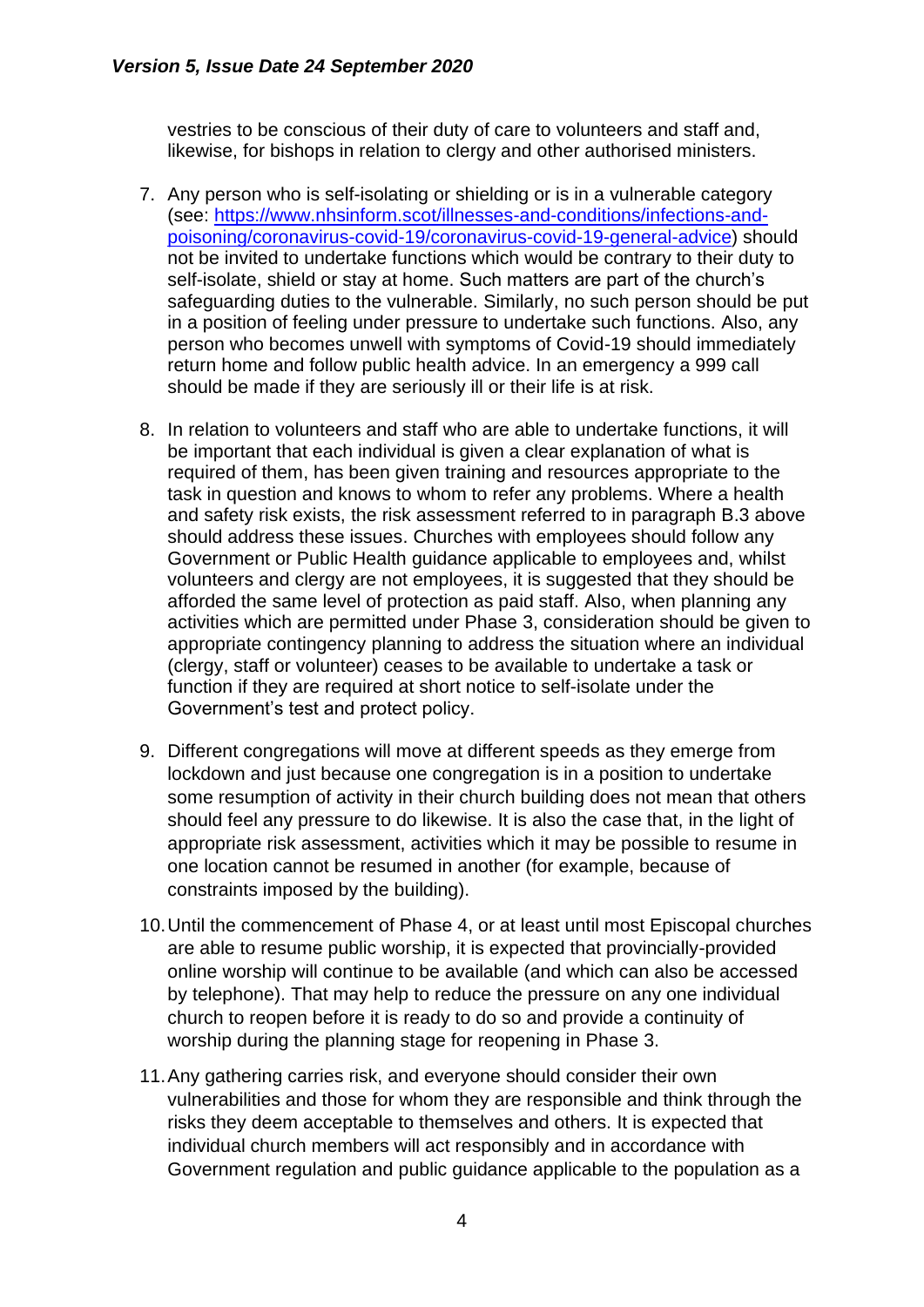whole on matters such as physical distancing, self-isolating, wearing of face coverings etc. Parents or guardians should ensure that children observe such requirements. No-one should feel pressure to return to church until they feel comfortable to do so.

12.The Advisory Group in producing this guidance has proceeded on the basis of the precautionary principle. In short, in areas where there are elements of doubt, as is inevitably the case in relation to Covid-19, the guidance errs on the side of caution.

#### **C. Preliminary matters to be addressed prior to any resumption of public worship**

- 1. Your church building may have reopened for individual prayer in Phase 2, in which case the following steps may already have been undertaken. However, if that is not the case and the church has been completely closed during the period of lockdown, there are certain initial matters which should be considered (items a.-g. below) in advance of any use being made of the building under Phase 3. The following initial actions are recommended:
	- a. If your insurers have previously been advised that the building has been closed, notify them that it is now being reopened and follow any guidance which they might provide.
	- b. Air the building by opening doors and any openable windows.
	- c. Check the building for cleanliness. If there are bird droppings or other animal waste be sure not to touch or go near it until proper cleaning can be arranged. If the building has been unoccupied, then cleaning at this stage can be of the routine kind. If some use has been made of the building - for example the rector streaming services – then all surfaces which might have been touched prior to reopening should be thoroughly cleaned. (A link to guidance on Covid-specific cleaning is provided below, for use in situations where the building is in use once again.)
	- d. If you are going to use the water system or toilets, flush all toilets and run the water from all taps and other hot and cold water-outlets for at least five minutes to ensure the water system has been thoroughly flushed through to reduce the risk of legionella and Weil's disease. If you have any concerns seek appropriate professional help/advice. Specific advice from the Health and Safety Executive is available at: [https://www.hsa.ie/eng/topics/biological\\_agents/specific\\_biological\\_age](https://www.hsa.ie/eng/topics/biological_agents/specific_biological_agents_infections/legionellosis/covid-19_legionella_information_note.pdf) [nts\\_infections/legionellosis/covid-19\\_legionella\\_information\\_note.pdf](https://www.hsa.ie/eng/topics/biological_agents/specific_biological_agents_infections/legionellosis/covid-19_legionella_information_note.pdf)
	- e. Consider whether you need to turn on electrical or heating systems where these have been turned off.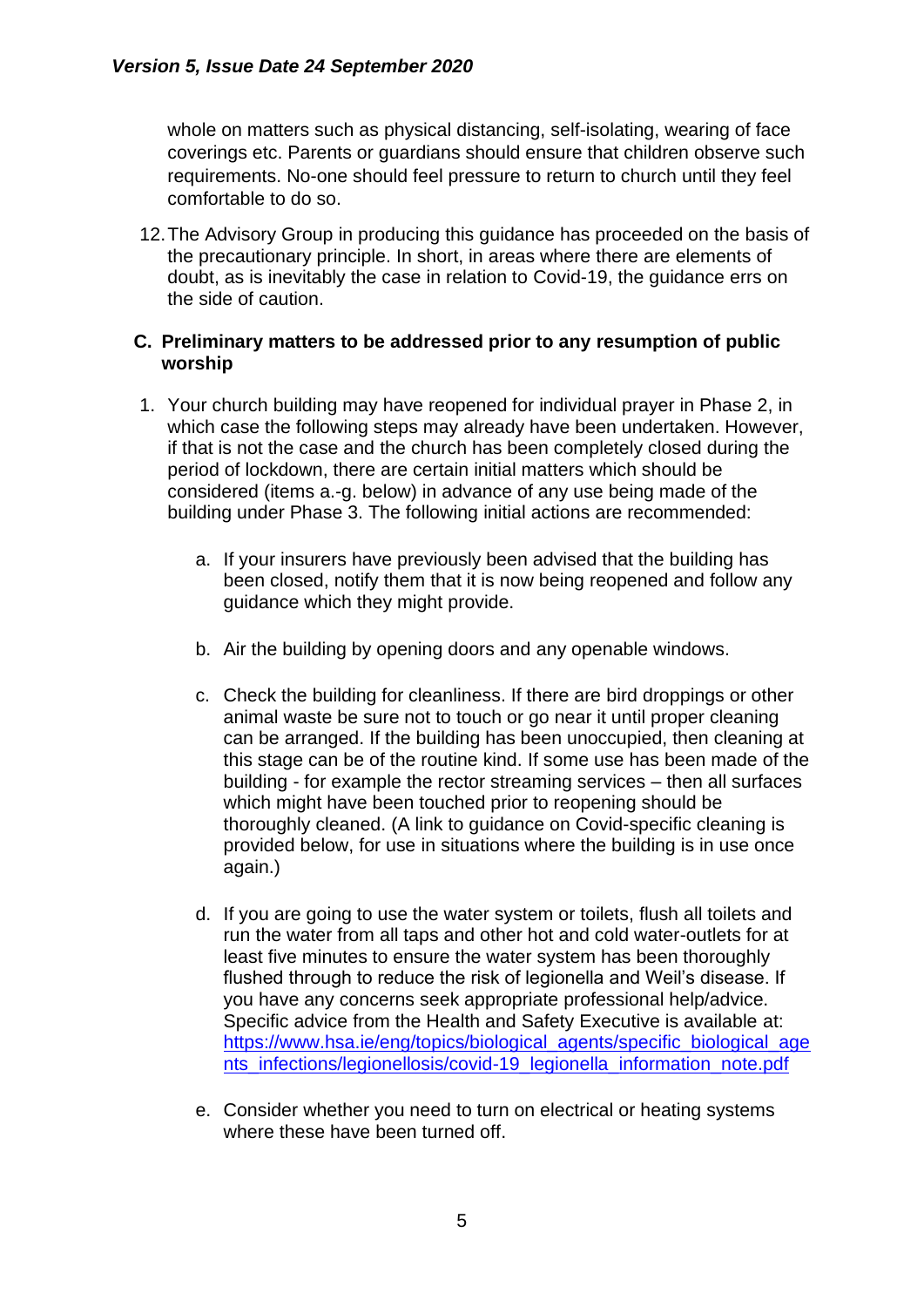- f. Undertake a simple visual check of general maintenance items such as electrical systems, emergency lighting and other lighting, fire alarm systems, heating systems, fridges, security monitoring and access systems, water systems and toilets. Seek professional help/advice if necessary.
- g. Ensure that the font and any holy water stoups are empty.
- 2. Consult with staff on plans to resume public worship and other church activities. If staff have been furloughed or working from home, ask them to complete a "return to work" form prior to their return to ensure that they can properly return to work. A useful template has been produced by the Church of Ireland in Appendix 2 of its guidance document available at:-

[https://www.ireland.anglican.org/cmsfiles/pdf/Resources/ParishResources/Peo](https://www.ireland.anglican.org/cmsfiles/pdf/Resources/ParishResources/PeopleCommunity/Return-to-In-Church-Worship-Protocols-04.06.20.pdf) [pleCommunity/Return-to-In-Church-Worship-Protocols-04.06.20.pdf](https://www.ireland.anglican.org/cmsfiles/pdf/Resources/ParishResources/PeopleCommunity/Return-to-In-Church-Worship-Protocols-04.06.20.pdf)

- 3. Communicate with staff/members prior to reopening on a specific date and explain how services will be conducted and what will be expected of those attending. In particular, provide guidance on who should not attend. Any person who is showing symptoms of Covid-19 should not attend a service. The same applies to any person who is self-isolating, shielding or in any other categories where individuals are being advised to remain at home (see B.7 above for such categories). Similarly, no one should be made to feel that they should attend a service if they are unhappy to do so.
- 4. Consider resilience planning and develop appropriate contingency measures to address situations such as key personnel catching the virus or having to self-isolate or shield. In the event of an outbreak of Covid-19 in the congregation, anyone affected should follow the 'Test and Protect' protocol immediately [\(https://www.gov.scot/publications/coronavirus-covid-19-test-and](https://www.gov.scot/publications/coronavirus-covid-19-test-and-protect/)[protect/\)](https://www.gov.scot/publications/coronavirus-covid-19-test-and-protect/) and the Rector/vestry should seek guidance from the local public health authority.
- 5. Calculate the capacity of the building and the number of people who can be accommodated at any one time, so that physical distancing of at least 2m can be maintained between individuals and households. Under Scottish Government regulation, those responsible for a place of worship are now legally required to take measures to ensure, where reasonably practicable, that physical distancing is maintained both inside the building and between people waiting to enter the building.
- 6. As noted above, in addition to restrictions on capacity arising because of physical distancing requirements, public worship is subject to the number of attendees being no greater than 50. In other words, even if the building is large enough with physical distancing to accommodate more than 50 people no more than 50 may attend. Where the church building will not be able to accommodate the likely size of the congregation (allowing for the possibility of unexpected visitors), it will be necessary to consider alternatives. That may include the provision of a blend of online and in-church worship, the ticketing of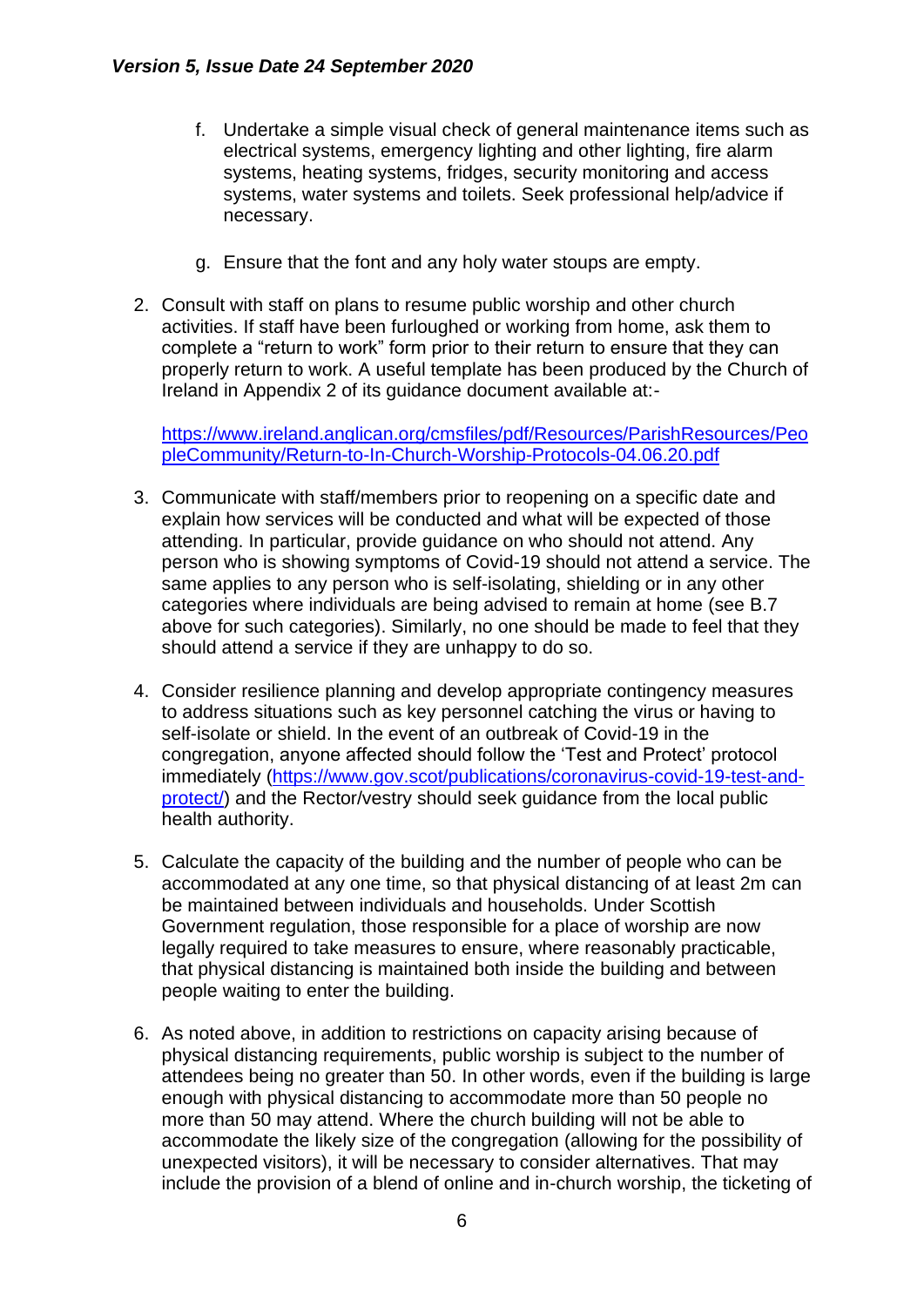services to ensure capacity is not exceeded, simultaneous video relay to other premises (eg a church hall – but in such cases the limit of 50 still applies to the aggregate of the whole worshipping community ie church and church hall combined), the holding of extra services, or dividing the congregations into smaller groupings so that members might, for example, attend only once every two or three weeks. Each of such alternatives has its own implications, not least for those responsible for organising services or ministering at them, and vestries should be conscious of the additional burden which that might impose. Equally, consideration should be given to the fact that the church community may inevitably have to be divided, rather than being able to meet as a whole.

- 7. Where it is possible within the constraints of the building, it is recommended that a "one-way" system be introduced and made clear by appropriate floor markings or other signage so that physical distance between people can be maintained. A safe "queue management" system should be put in place to ensure that the flow of people both in and out of the building can be carefully controlled (including queuing outside the building on arrival), having regard to the capacity of the building and to reduce the risk of congestion or contact. The congregating in groups of people in church car parks or at the entrance to the church should be discouraged. Anyone managing queues or flows of congregants should follow physical distance guidance.
- 8. In order to minimise physical contact, consideration should be given to hygiene and the use of handrails and door handles on entry. Leaving a door open would minimise physical contact.
- 9. Welcomers/sidespeople should help to inform and reassure the congregation as they arrive (or queue) regarding the way to safely enter and be seated in the building. Our welcome should be demonstrated by appropriate gestures and not handshakes or hugs. Welcomers, like other members of the congregation, should wear face coverings.
- 10.A procedure should be developed for the filling of pews or seating as people arrive at church, starting with the pews or seating furthest from the entrance. Similarly, on leaving at the end of the service, those nearest the exit should leave first. Seating should be clearly marked to ensure distancing of at least 2m between individuals or between households and it should be made clear to those attending services that they must maintain a distance of at least 2m from each other.
- 11.Public health signage should be prominently displayed to emphasise the need for ensuring appropriate hygiene on the part of those attending. Sample materials can be viewed at the following (some materials are for purchase): <https://www.cpo.org.uk/catalogue.aspx?cat=630>
- 12.Hand sanitiser, with an alcohol content in excess of 60% in the case of an ethanol based product, or in excess of 70% in the case of one using isopropyl alcohol (isopropanol), should be available at or near the church entrance and those attending should be asked to use it on arrival and departure. Adequate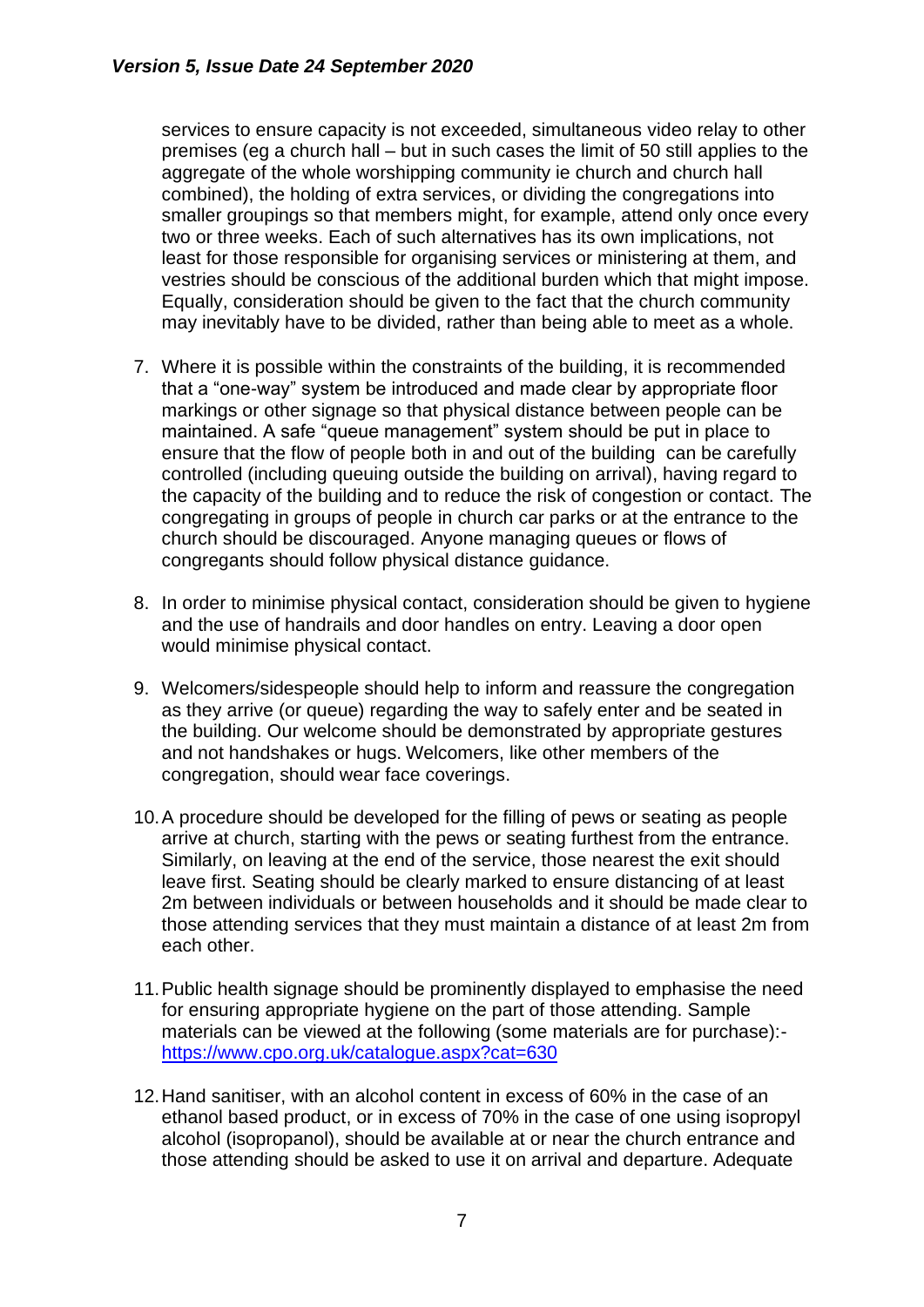supplies of tissues should be available and bins, ideally pedal operated bins, should be provided for their disposal.

13.Scottish Government guidance recommends that, for the sole purpose of enabling contact tracing in the event of a Covid-19 outbreak, places of worship maintain limited records of those working there or attending public worship. More detailed information regarding this is set out in Appendix 2. It is possible that the Government may make the collection of such information mandatory.

Ideally liturgy should be displayed digitally so as to avoid physical contact with paper-based material. If that is not possible, the Advisory Group has advised that single use orders of service should be used rather than prayer books or other liturgy books, so as to avoid multiple handling within a 72-hour period. Ideally liturgy should be displayed digitally so as to avoid physical contact with paper-based material. If that is not possible, the Advisory Group has advised that single use orders of service should be used rather than prayer books or other liturgy books, so as to avoid multiple handling within a 72-hour period. Some churches have passed personal copies of liturgy books for members to bring each week. Re-usable liturgy books, left untouched in church for 7 days, is a higher risk option that a church could use instead to avoid the expense/waste of single use books and to deal with the risk that people forget to bring personal copies. For re-usable booklets, plain paper or cardboard is a lower risk option for virus persistence, while plasticised covers (e.g. the 1982 Blue Book as published) carry a higher risk of virus still being present. The church temperature may also affect the risk of virus remaining on such liturgies, with higher room temperatures making virus persistence less likely. The church must balance the potential risks of re-using liturgy books against the other, preferable options.

- 14.Where orders of service are used, they should be distributed on seating in advance of any service or be available for picking up on arrival to minimise unnecessary physical contact. Those distributing such materials should wash or sanitise their hands beforehand and also after collecting up any spares left over at the end of the service. An alternative may be for orders of service to be made available electronically and accessed on worshippers' devices. Where those attending public worship bring their own bibles or prayer books, they should not share them during worship and should take them home again afterwards.
- 15.Because of the potential for the virus to remain on surfaces for the periods mentioned above, items which might be re-used such as church prayer books, hymn books and Bibles should be quarantined for periods mentioned above and should therefore not be stored in a place to which people have easy access. Similarly, consideration should be given to removing any soft furnishings (such as kneelers or hassocks) or other items that are difficult to clean.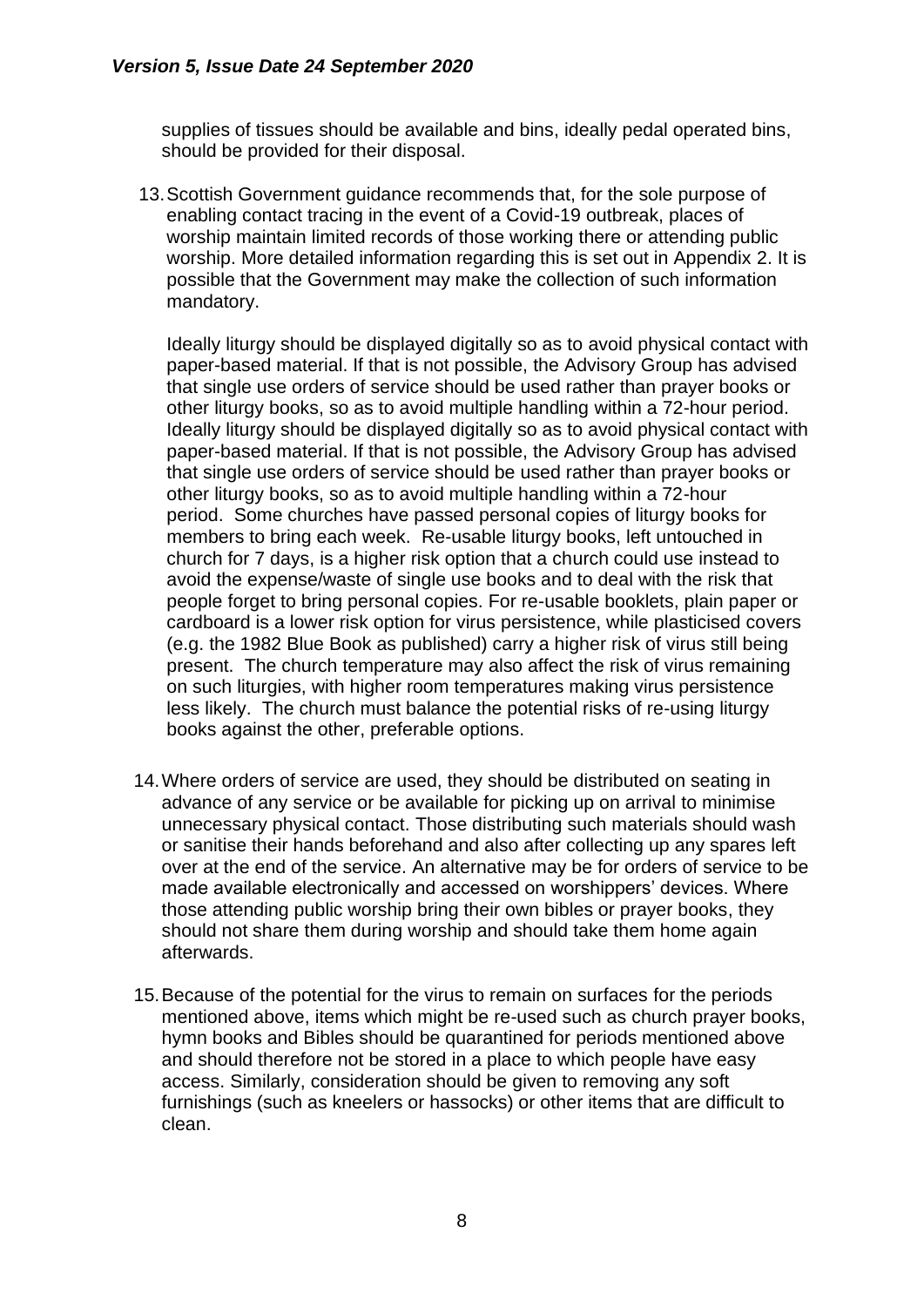- 16.From 8 August 2020, it is a legal requirement that face coverings be worn in places of worship. A visor or face shield is not regarded as an adequate face covering for this purpose (since such items are for the protection of the wearer, not for the protection of others). Churches should encourage those attending to bring and wear their own face coverings and additionally should make face coverings available on arrival at the church building for any person who does not have their own. Hands should be washed or sanitised before putting on and after taking off a face covering. In services of the Eucharist, at the time of administration of the sacrament, each communicant should wash or sanitise hands before removing/moving face covering, remove/move face covering, receive Communion, wash or sanitise hands and replace/reposition face covering. All such coverings should be taken home or disposed of after exiting the church.
- 17.There are some exceptions to the requirement to wear face coverings. The person leading an act of worship does not need to wear a covering provided that **either** there is partition (eg screen) between that person and anyone else **or** a distance of at least 2 metres is maintained between that person and any other person. In practice therefore, if the clergyperson, lay reader or other person leading the service is sufficiently far away from the rest of the congregation (ie at least 2m) they need not wear a covering. Where that 2m distance cannot be maintained, a covering must be worn and so, for example, those administering Communion must wear a covering while doing so.
- 18.The exemption also applies to "volunteers" in places of worship which would seem to allow that if a person is leading intercessions or reading from a lectern then they may remove their face covering provided the 2m distancing is maintained or a partition is in place. Any such volunteer should replace their covering as soon as they have finished the intercessions/reading or similar activity. The exemption should not be seen as a carte blanche for volunteers not to wear a covering, and so volunteers performing other functions should continue to wear one.
- 19.Certain categories of individual are legally excused from wearing face coverings, including children under 5. Also, there is a defence of "reasonable excuse" for not wearing a face covering which is available for those who cannot, without severe distress, put on, wear or remove a face covering because of a physical or mental illness or impairment or disability and also where it is necessary to seek medical assistance, or to provide care or assistance to a vulnerable person

#### **D. Matters arising during worship services**

Worship in the Scottish Episcopal Church covers a wide range of different styles and practice. The guidance below is broad in scope but it is recognised that some aspects will not be relevant in every congregation (for example, not all congregations will have a tradition of processions at the beginning or end of services). It should be read in conjunction with the Pastoral Advice from the College of Bishops available at:- [https://www.scotland.anglican.org/revised](https://www.scotland.anglican.org/revised-pastoral-guidelines-for-phase-3-version-4-24-09-20/)[pastoral-guidelines-for-phase-3-version-4-24-09-20/](https://www.scotland.anglican.org/revised-pastoral-guidelines-for-phase-3-version-4-24-09-20/)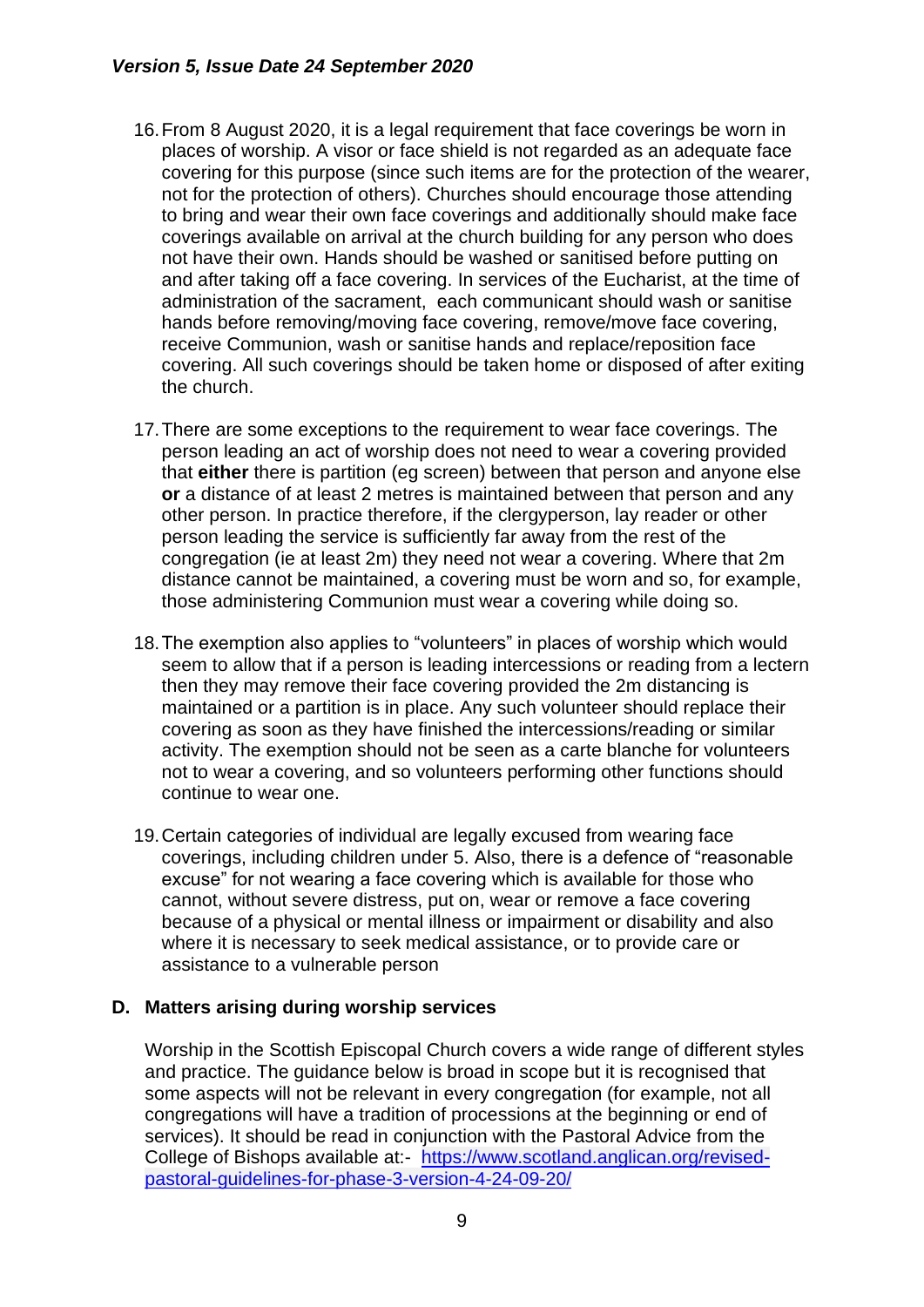- 1. Processions may take place if 2m physical distancing is not compromised. However, no server should assist at the altar.
- 2. The reading of scripture and Intercessions may be undertaken from a fixed lectern or any other position in the church that does not compromise the 2m physical distancing requirement. Similarly, the sermon or other exposition of scripture needs to be delivered in the same manner. Handrails to a lectern or pulpit should be wiped down between use if touched by different individuals during the service.
- 3. The minister presiding at the service should avoid unnecessary movement within the congregation and ensure a distance of greater than 2m.
- 4. Liturgical and related matters concerning services are dealt with in detail in the Pastoral Advice from the College of Bishops. That includes a Protocol in relation to eucharistic worship and comments on matters such as the Peace, use of incense and the administration of Holy Communion. It will be important that clear instructions are given to the congregation on how such a protocol is to be observed (for example, in relation to the Peace or queuing for Communion).
- 5. Singing: current advice is that singing, chanting or shouting should be avoided but that where it is essential to an act of worship, a single individual may sing or chant behind a plexi-glass screen, in which case any screen used should be cleaned regularly. Singing or chanting over the Communion elements should be avoided.
- 6. Use of microphones: consider having sufficient microphones so that they do not need to be shared. If that is not possible use individual foam coverings for each speaker and wash in soap and water after use.
- 7. To reduce the risk of infection it is recommended that vestments are not shared. Where possible, the use of vestments should be kept to a minimum.
- 8. Use of incense poses risks because it may cause some people to cough and thus potentially increase the risk of transmission of the virus. Consideration should be given to whether the risks associated this can be reduced, in particular so as to reduce the risk of coughing. The incense load in the thurible can be reduced and thuribles should not be carried into the congregation. If the building size permits, censing may be carried out at distance from the main congregation with reduced or minimal incense loads.
- 9. Congregational giving should be encouraged to be by way of standing order or other electronic means. If an offering is to be taken in church, the collection plate should not be circulated but could be by arrival or retiring offering. Guidance on the counting of any collection is set out in section E below.
- 10.Worship bands: members of worship bands should observe appropriate physical distancing and avoid sharing instruments or other equipment during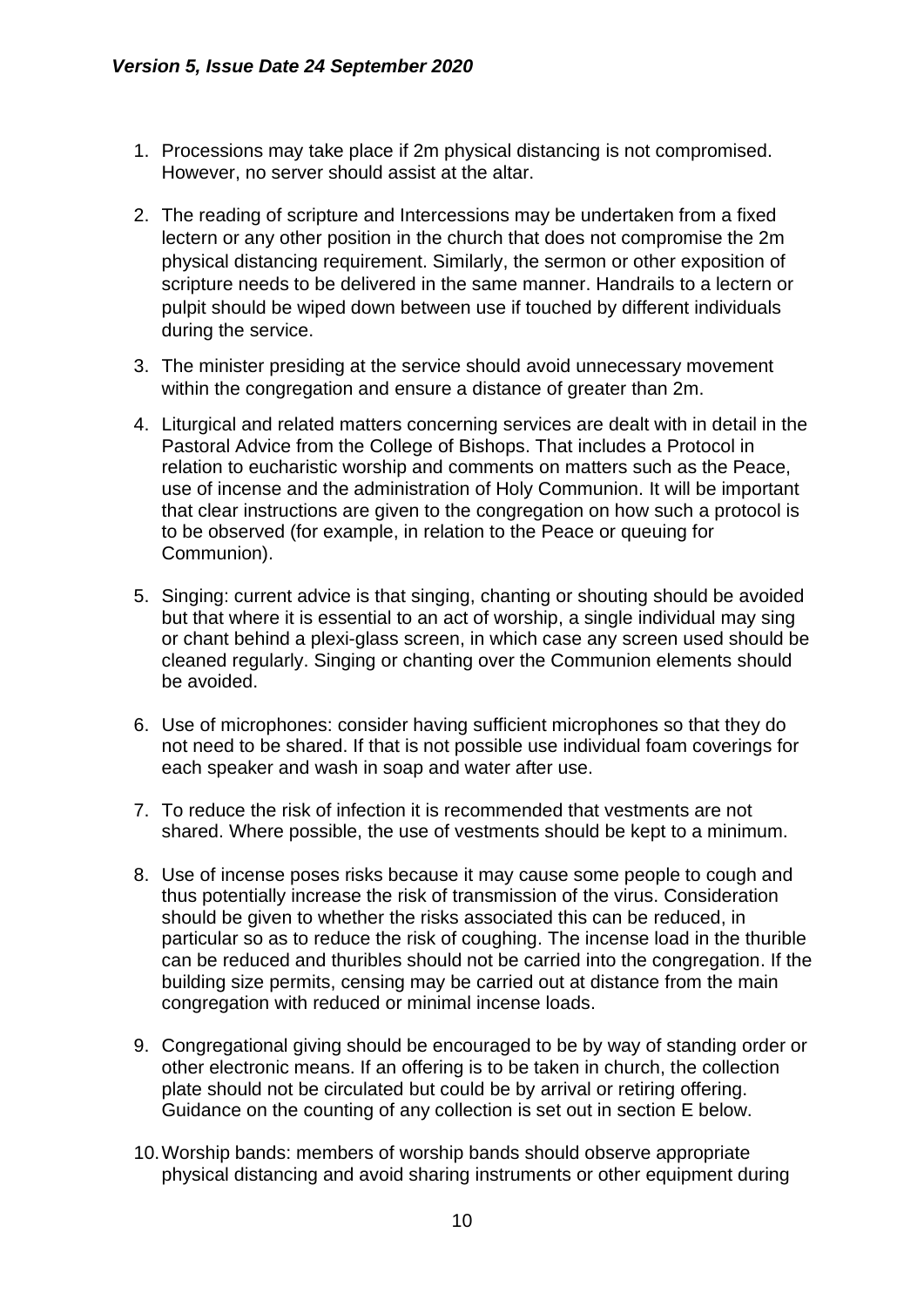the course of the service. Instruments which require breath to operate should not be used. All instruments which are used should be cleaned appropriately before subsequent use. As noted above, current advice is that singing should be avoided unless essential to an act of worship. It is suggested that any singing be restricted to one member of the band who may sing behind a screen and who should maintain physical distance of 2m from other worship group members and not face in their direction when singing.

11.Prayer/healing ministry, laying on of hands: pastoral guidance on these matters is contained in the Phase 3 Pastoral Guidance from the College of Bishops.

#### **E. Post-service issues**

- 1. Refreshments should not be offered before or after the service. We will need to rely on our warmth of verbal and non-verbal communication, whilst maintaining a 2m physical distance, to convey our hospitality of welcome and community.
- 2. Those attending services should be encouraged to bring their own bottles of water or other refreshments if they wish. Otherwise, in emergency, drinking water could be made available in a disposable cup. Those handling any such cup should wash hands or sanitise before and after making contact with it.
- 3. Those responsible for counting the collection (if any) should ensure handwashing/sanitising before and after doing so. Disposable gloves should be worn for counting and banking.

### **F. Cleaning**

- 1. After any service, the areas to which those attending the service have had access should be cleaned and disinfected, before the building is required for its next use. Where possible, to reduce risk to those undertaking cleaning, cleaning should be deferred until shortly before the next use of the building, since Covid-19 persistence and infectivity on surfaces diminishes over time.
- 2. Handles, rails, light switches or other areas with which physical contact is likely should be cleaned and disinfected. Guidance on cleaning surfaces is available at: COVID-19: *[Guidance for non-healthcare settings](https://www.hps.scot.nhs.uk/web-resources-container/covid-19-guidance-for-non-healthcare-settings/)* and also at <https://www.scdc.org.uk/supporting-communities-safely>
- 3. Those responsible for cleaning should be provided with disposable gloves to protect their hands from corrosive cleaning substances. Cleaning materials should be appropriate to the surfaces to be cleaned (especially any historic surfaces). Gloves should be disposed of and not reused.
- 4. Church toilets may be used provided physical distancing and good hygiene practices can be implemented. Depending on the specific circumstances, it may be that use needs to be restricted to one person at a time, with a physically distanced queuing system being operated. Since toilet facilities may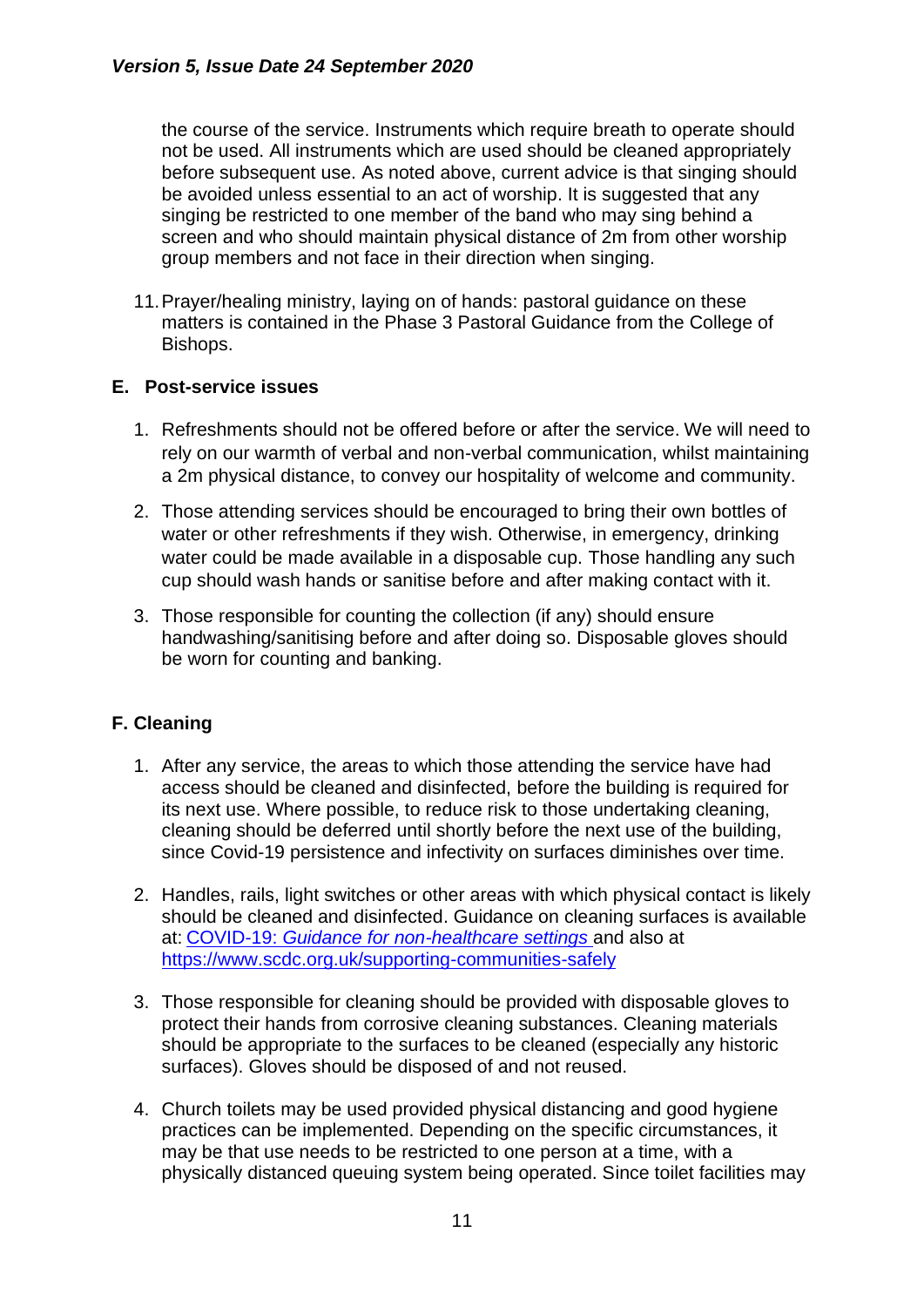create additional infection risks, careful consideration must be given as to how regular cleaning can be undertaken. There is evidence that the virus can be transmitted by intestinal infection which means that toilet seats, handles, doorknobs and locks should be cleaned regularly. Paper towels rather than hand dryers, and liquid soap should be provided, and an individual should be appointed to be responsible for ensuring appropriate cleaning.

### **G.Other Matters**

- 1. **Outdoor worship:** any outdoor worship in Phase 3 must comply with the Scottish Government requirements on live events available at: [https://www.gov.scot/publications/coronavirus-covid-19-events-sector](https://www.gov.scot/publications/coronavirus-covid-19-events-sector-guidance/)[guidance/.](https://www.gov.scot/publications/coronavirus-covid-19-events-sector-guidance/) That guidance is complex and should be studied in detail. Outdoor worship must also comply with the guidance about eucharistic services in the Bishops' Pastoral Advice referred to above. Even outside, congregational singing remains prohibited. As with indoor worship, outdoor worship should be subject to appropriate risk assessment.
- 2. **Baptisms and other services:** guidance is provided in the Pastoral Advice from the College of Bishops referred to above.
- 3. **Children's and youth activities:** Sunday school activities, where linked directly to the main act of worship, have been permissible from the point at which public worship was allowed to resume. At that point, other activities for children and young people, considered as "unregulated" activities were not permitted. Unregulated activity has however now been permitted to resume with effect from 31 August, provided Government guidance is adhered to. It is available at the following link and at the time of issue remains "provisional" and so it is recommended that the link is checked regularly for any updates: [https://www.gov.scot/publications/coronavirus-covid-19-organised-activities](https://www.gov.scot/publications/coronavirus-covid-19-organised-activities-for-children/)[for-children/](https://www.gov.scot/publications/coronavirus-covid-19-organised-activities-for-children/)
- 4. Where children's activities take place as part of the main act of worship, they remain subject to the overall cap of 50 for an act of worship (ie adults and children), as well as physical distancing and hygiene safeguards. The Government has indicated that "it will be up to the individual place of worship to decide what is, and what is not, education or childcare that is separate to the act of worship." As in relation to church services, consideration will require to be given to the capacity of spaces used for children's and young people's groups. Where children are in the "main service" they should sit in family groups and young children should remain close to their parent or guardian to ensure that physical distancing is maintained or, as mentioned above, separate children's activities may be offered provided that appropriate risk assessment and planning has been undertaken and approved by the Diocesan Bishop. Toys or games used during children's activities should be washed before next use.
- 5. **Church events:** events such as congregational picnics, outings, fundraising activities, fetes, car boot sales, should follow Government restrictions on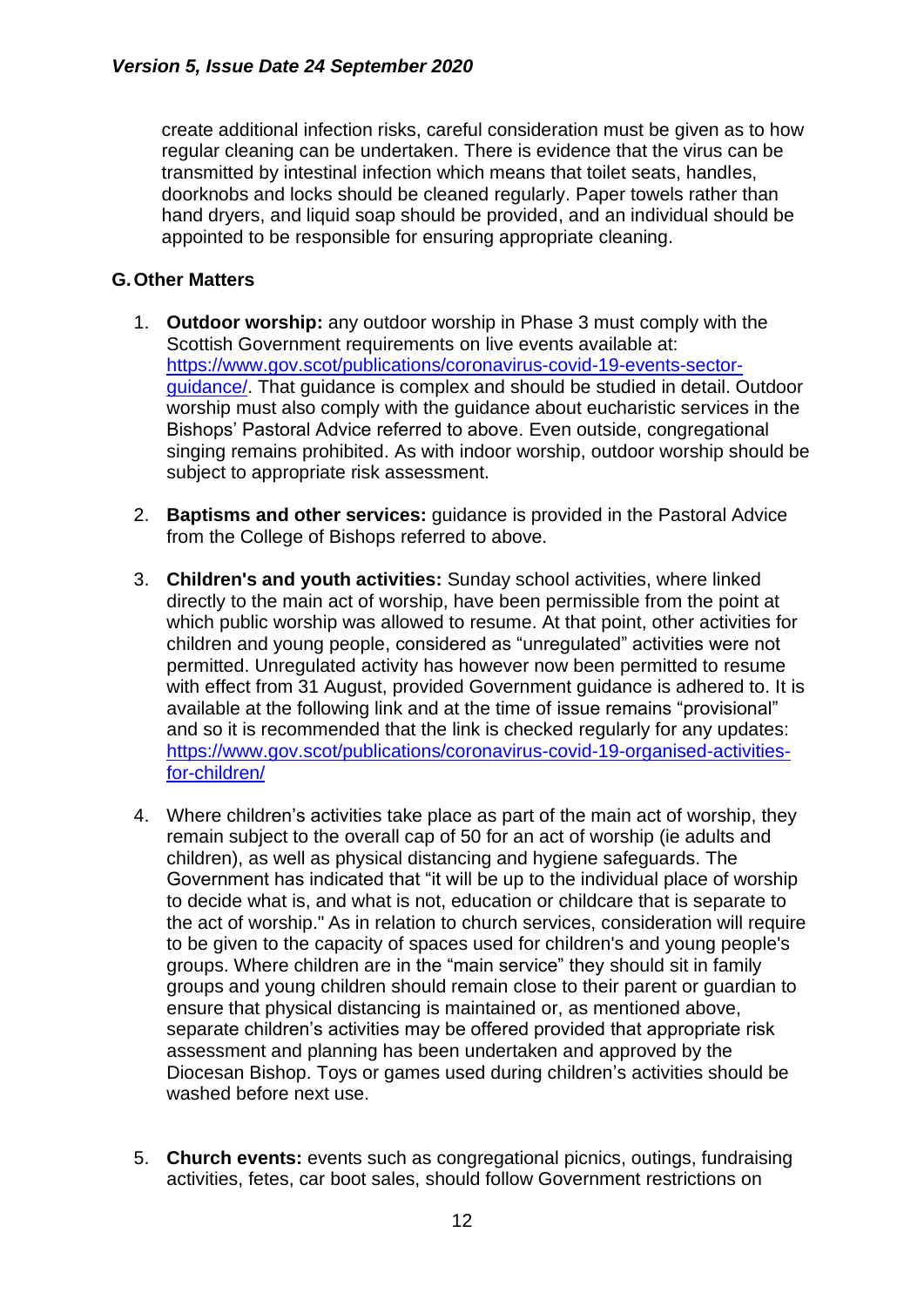outdoor social gatherings. At present such outdoor gatherings are limited to maximum of two households in total and to there being no more than six people in attendance (children under 12 are not included in computing such numbers). In practice, therefore, most such events will not be possible. If any such small events do take place they must be conducted in accordance with continued physical distancing requirements and good hygiene practice.

6. **Kitchens:** since refreshments will not be provided in connection with worship, church kitchens are unlikely to be used for church events. However when it becomes possible to make use of kitchen premises, guidance on the handling of food is from Food Standards Scotland may be of assistance: <https://www.foodstandards.gov.scot/consumers/food-safety/coronavirus>

Where a church runs a café, it will be subject to the Government regulations regarding the hospitality sector.

- 7. **Church halls:** use by a church of its own church hall in Phase 3 should be done in accordance with the guidance outlined above in relation to services in churches – the same general provisions will apply. In Phase 3 it is likely that some external groups, and in some cases other denominations or faiths, may be permitted to and wish to restart using church buildings or other facilities such as halls. Various kinds of activities remain prohibited by the Scottish Government. These include: indoor sports courts involving physical contact (non-contact indoor sport or dance is permissible), indoor soft play, large indoor gatherings, such as congregational meetings, informal hospitality, such as lunch clubs and coffee mornings, and indoor performances in front of a live audience, including dramatic, musical or comedy performances. An indicative date of 5 October 2020 has previously been given by the Scottish Government for the resumption of indoor sports courts for contact sports, soft play and some indoor events (see the route map: [https://www.gov.scot/publications/coronavirus-covid-19-phase-3-scotlands](https://www.gov.scot/publications/coronavirus-covid-19-phase-3-scotlands-route-map-update-10th-september-2020/)[route-map-update-10th-september-2020/\)](https://www.gov.scot/publications/coronavirus-covid-19-phase-3-scotlands-route-map-update-10th-september-2020/). However in the light of the First Minister's announcement on 22 September 2020 it seems highly likely that that indicative date will be deferred.
- 8. Vestries will need to consider carefully the implications of allowing such external groups to resume use of church facilities. Any group may function only to the extent that Government regulations permit the resumption of activity of the kind in question. For example, if a church hall is to be used for education purposes, the Government guidance for educational settings must be followed.
- 9. The Government has indicated that it will publish guidance for community centres which is expected to cover many of the issues which vestries will need to consider when letting to external users. When available it should be accessible on the Government's Covid webpage: https://www.gov.scot/collections/coronavirus-covid-19-guidance/
- 10. Vestries' consideration of permitting use by external groups should include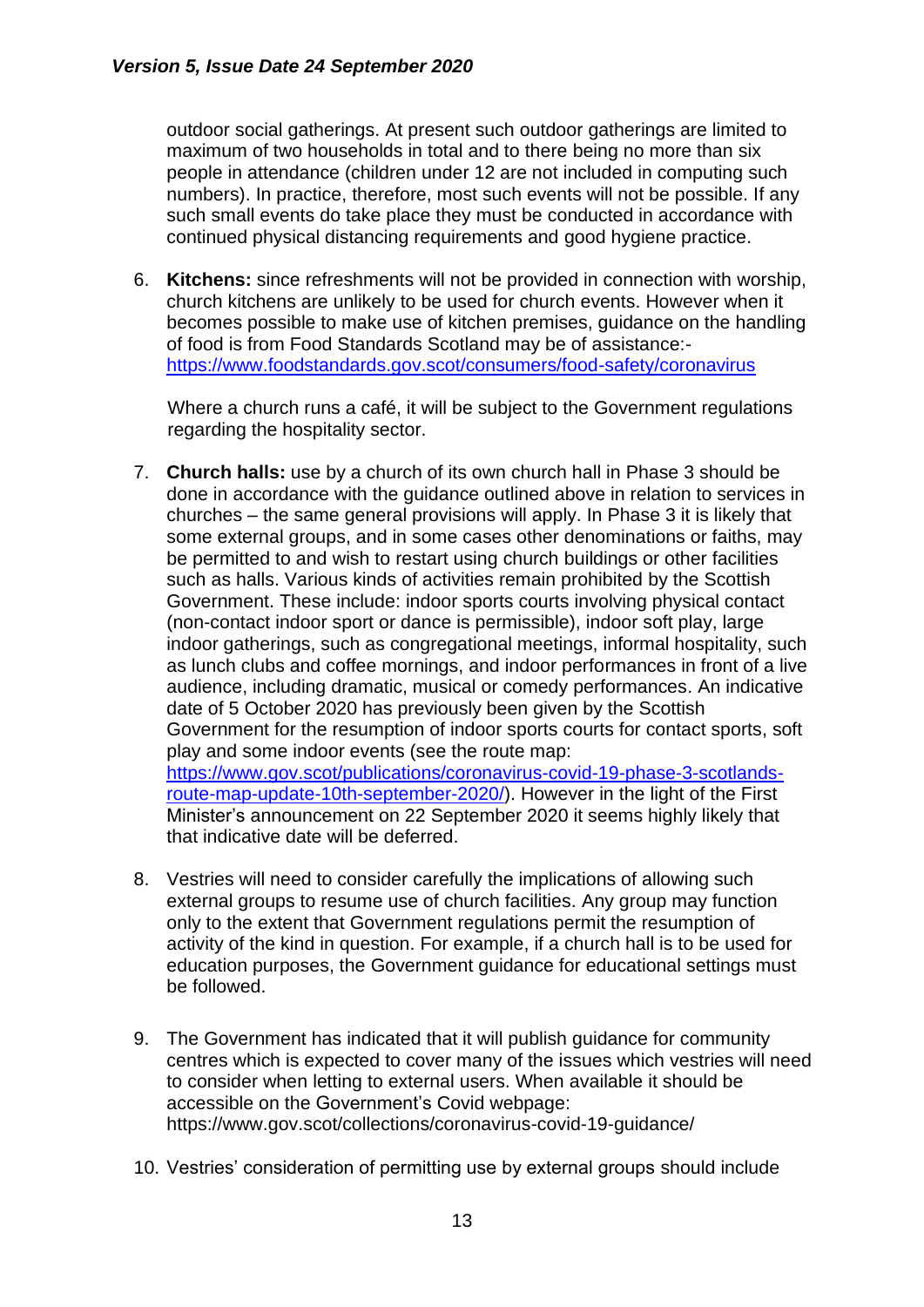- a. the physical capacity of the accommodation,
- b. the need to adhere to physical distancing and good hygiene practice and
- c. use of facilities such as toilets and kitchens.
- d. consideration as to whether the same premises can be made available to a number of different users during the week.
- 11. When permitted, arrangements for the hire of church premises by external groups should ensure that such external users are responsible for adhering to guidance on physical distancing and hygiene and should clearly set out responsibility for cleaning. It is also recommended that both the church and the external user ensure that the arrangements are adequately catered for under their insurance policies. If there is any doubt as to whether an external user can adequately clean premises after use, consideration will need to be given to the church itself ensuring appropriate cleaning and disinfection.
- 12. **Meetings:** any indoor meeting of vestries or other groups, whether in the church building or not, is subject to the Government restrictions on the number of households meeting inside or applicable guidance in relation to office premises depending on the venue. That would include for example, house groups or other meetings which normally take place in homes. A vestry meeting on church premises should be regarded as falling under the Government's category of "non-essential business" for which no indicative resumption date has been provided by the Government Any outdoor meeting of any such groups should observe Government restrictions on outdoor gatherings. A meeting taking place in a church or church hall, such as an annual meeting, when permissible, should observe the same principles set out above in relation to worship (eg physical distancing, good hygiene etc).
- 13. **Safeguarding matters:** existing safeguarding policy should continue to be adhered to in Phase 3. It is possible that as lockdown eases, churches may encounter a higher incidence of reporting of issues of abuse which may have taken place during lockdown. The provincial Safeguarding Officers are available should advice be required in relation to this. There may be stories of individual or family trauma, as well as pastoral support in relation to issues of ill-health, bereavement, and for those on furlough or facing redundancy or financial difficulties. Similarly, pastoral care for those experiencing the effects of isolation, separation and fractured relationships may be needed. For some, continuing pastoral support may require to be on a remote basis.
- 14. **Bellringing:** bellringing activities may resume in Phase 3 but subject to physical distancing, the observance of good hygiene practice and the Scottish Government restrictions on the number of households permitted to meet indoors. General guidance on bellringing developed south of the border is available at: https://cccbr.org.uk/coronavirus/

Please note that that guidance has been developed in England in the light of the UK Government's approach to lockdown easing in England. In Scotland the Scottish Association of Change Ringers has issued advice in May to its members on safety and maintenance regarding bell towers. Any further advice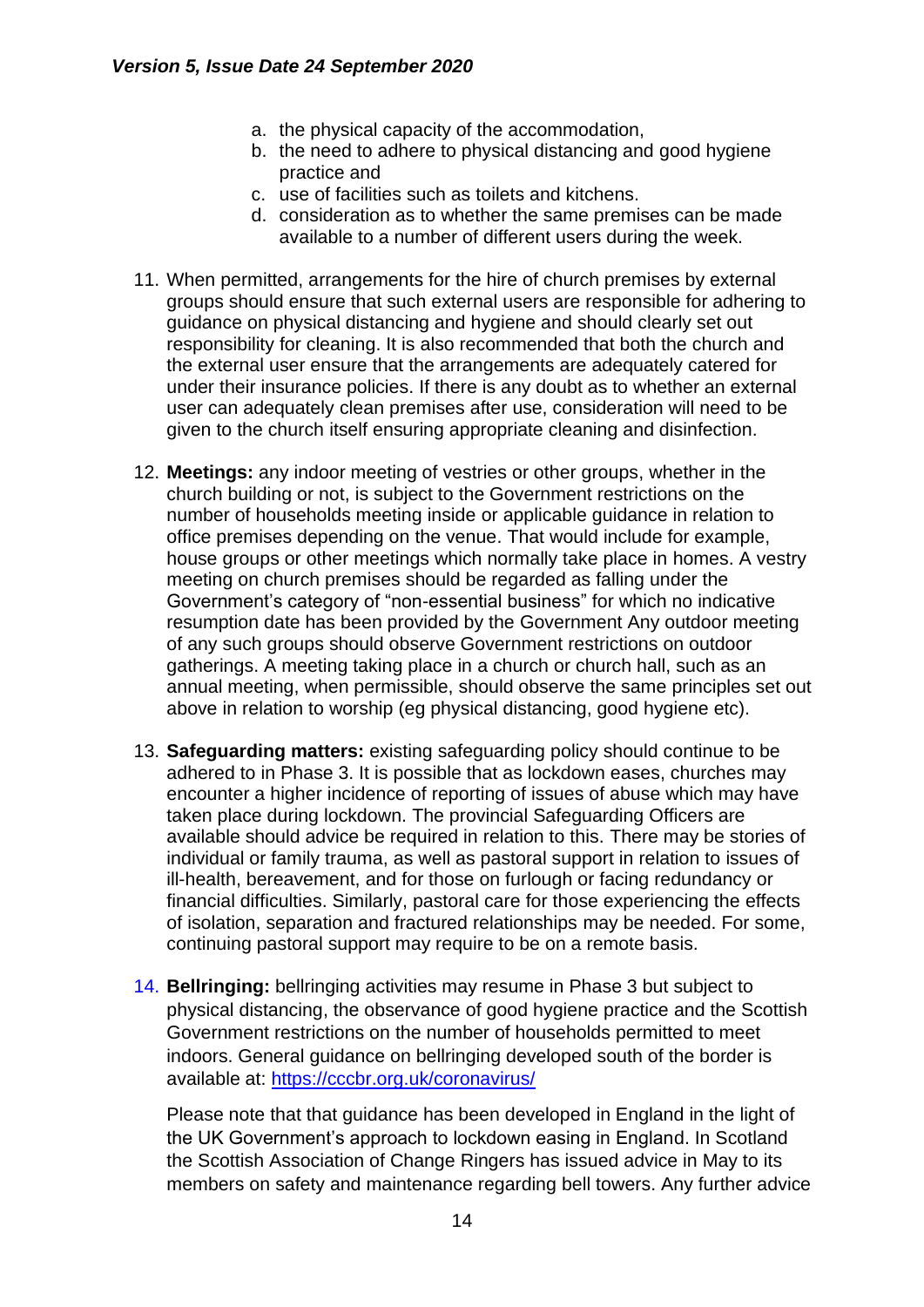#### *Version 5, Issue Date 24 September 2020*

issued by SACR is available at: https://www.sacr.org/index.php/covid-19 guidance

The requirement to wear a face covering in a place of worship would equally apply to bellringing.

Should any queries arise in connection with the application of this Guidance they should be raised in the first instance with your Diocesan Bishop.

Scottish Episcopal Church Advisory Group on Re-opening of Churches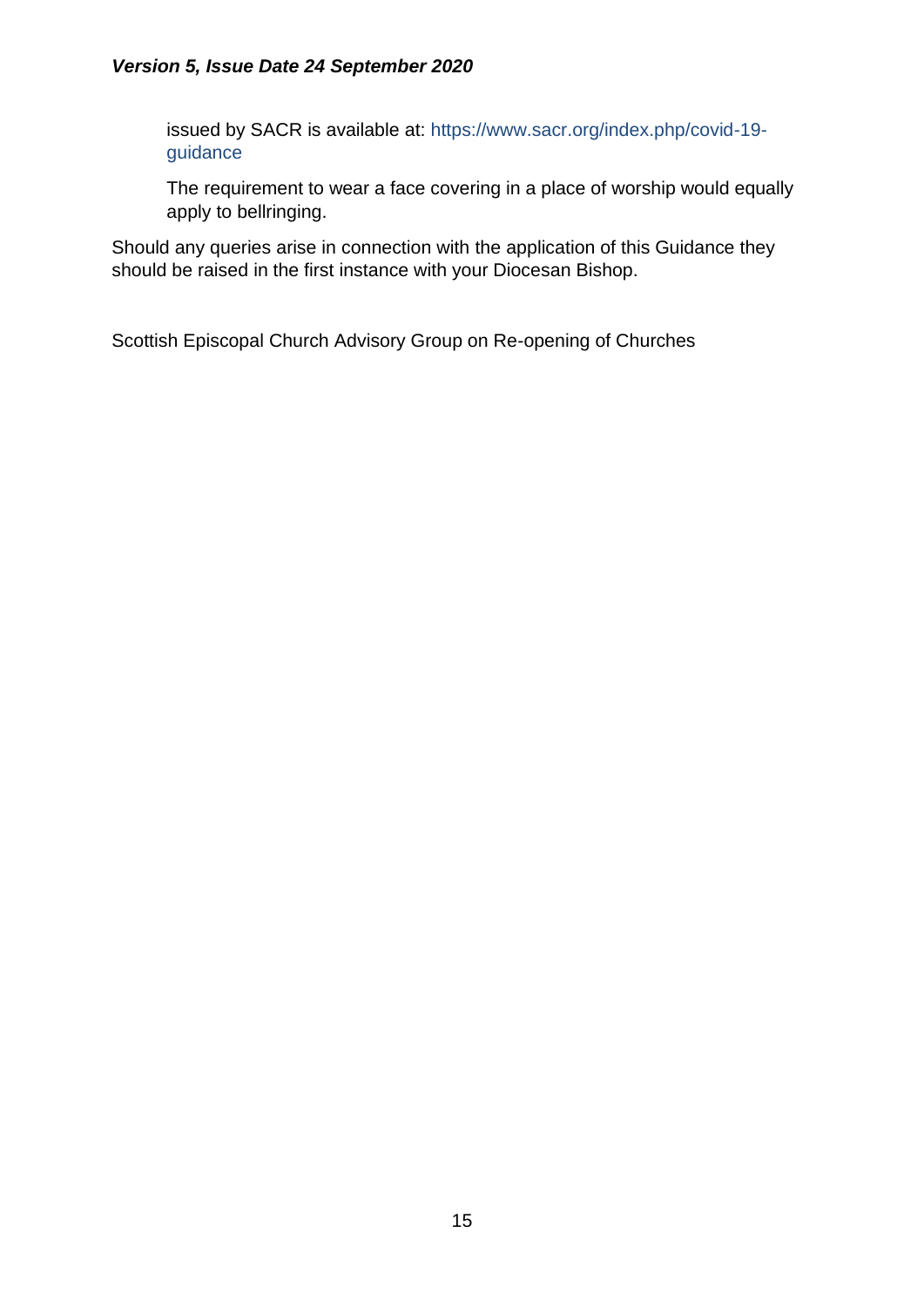## **APPENDIX 1**

### **Key Government Messages**

Any local policy within a place of worship should be clear that:

- If a person is symptomatic (showing [symptoms of COVID-19 infection\)](https://www.nhsinform.scot/illnesses-and-conditions/infections-and-poisoning/coronavirus-covid-19/coronavirus-covid-19-general-advice) or has tested positive for COVID-19 they must not attend a place of worship during the period they are required to [self-isolate](https://www.gov.scot/publications/coronavirus-covid-19-test-and-protect/) due to the risk that they pose to others. This includes individuals who work at the place of worship;
- If a person is not symptomatic or a confirmed COVID-19 case, but is selfisolating due to another member of their household either showing symptoms of COVID-19 or their household member has tested positive for COVID-19, that person must not attend a place of worship. They should instead continue to follow household [self-isolation advice;](https://www.gov.scot/publications/coronavirus-covid-19-test-and-protect/)
- If person is not symptomatic or a confirmed COVID-19 case, but is selfisolating as a result of other contact (identified through contact tracing), they must not attend a place of worship. This person should instead follow all contact tracing and self-isolation provided to them: [https://www.nhsinform.scot/illnesses-and-conditions/infections-and](https://www.nhsinform.scot/illnesses-and-conditions/infections-and-poisoning/coronavirus-covid-19/test-and-protect/coronavirus-covid-19-contact-tracing#:~:text=NHS%20Scotland%20contact%20tracers%20will,address%20you%20by%20your%20name)[poisoning/coronavirus-covid-19/test-and-protect/coronavirus-covid-19](https://www.nhsinform.scot/illnesses-and-conditions/infections-and-poisoning/coronavirus-covid-19/test-and-protect/coronavirus-covid-19-contact-tracing#:~:text=NHS%20Scotland%20contact%20tracers%20will,address%20you%20by%20your%20name) [contact](https://www.nhsinform.scot/illnesses-and-conditions/infections-and-poisoning/coronavirus-covid-19/test-and-protect/coronavirus-covid-19-contact-tracing#:~:text=NHS%20Scotland%20contact%20tracers%20will,address%20you%20by%20your%20name)[tracing#:~:text=NHS%20Scotland%20contact%20tracers%20will,address%](https://www.nhsinform.scot/illnesses-and-conditions/infections-and-poisoning/coronavirus-covid-19/test-and-protect/coronavirus-covid-19-contact-tracing#:~:text=NHS%20Scotland%20contact%20tracers%20will,address%20you%20by%20your%20name) [20you%20by%20your%20name](https://www.nhsinform.scot/illnesses-and-conditions/infections-and-poisoning/coronavirus-covid-19/test-and-protect/coronavirus-covid-19-contact-tracing#:~:text=NHS%20Scotland%20contact%20tracers%20will,address%20you%20by%20your%20name)

Places of worship should encourage all staff, volunteers and worshippers to maintain personal hygiene. This includes:

- Frequent washing of hands thoroughly for at least 20 seconds with soap and water and drying thoroughly, particularly when entering/leaving the building;
- Use of hand sanitiser where hand washing facilities are not available;
- Encouraging staff, volunteers and members to avoid touching their faces including mouth, eyes and nose; and
- Using a tissue or elbow to cough or sneeze and use bins that are emptied regularly for tissue waste.

The Government has encapsulated its key guidance as **FACTS**

- **F**ace coverings should be worn in enclosed spaces
- **A**void crowded areas
- **C**lean your hands regularly and thoroughly, and clean hard surfaces after touching them.
- **T**wo metre distancing remains the clear advice.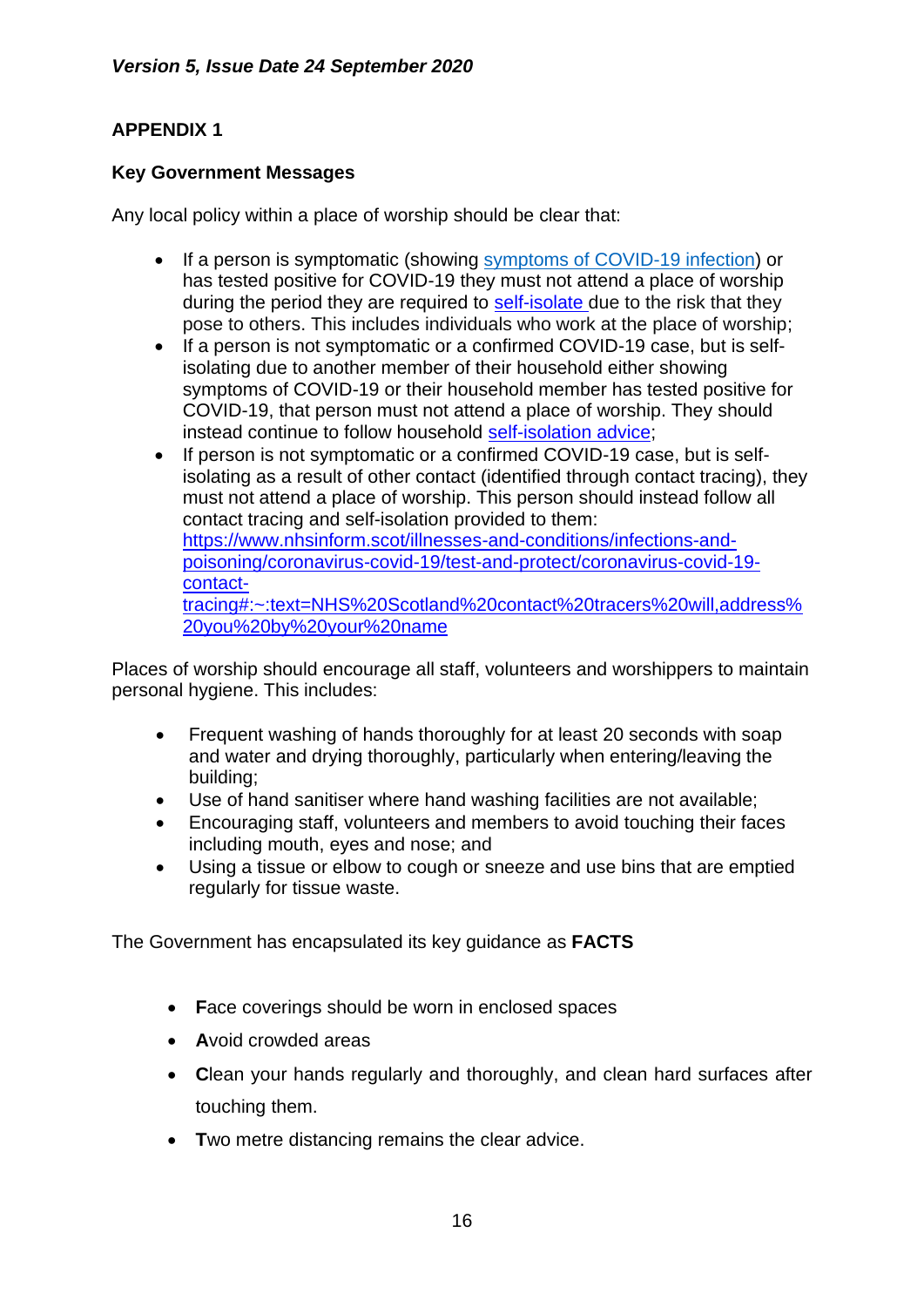• **S**elf-isolate, and book a test immediately, if you have symptoms of COVID - a new cough; a fever, or a loss of, or change in, your sense of taste or smell.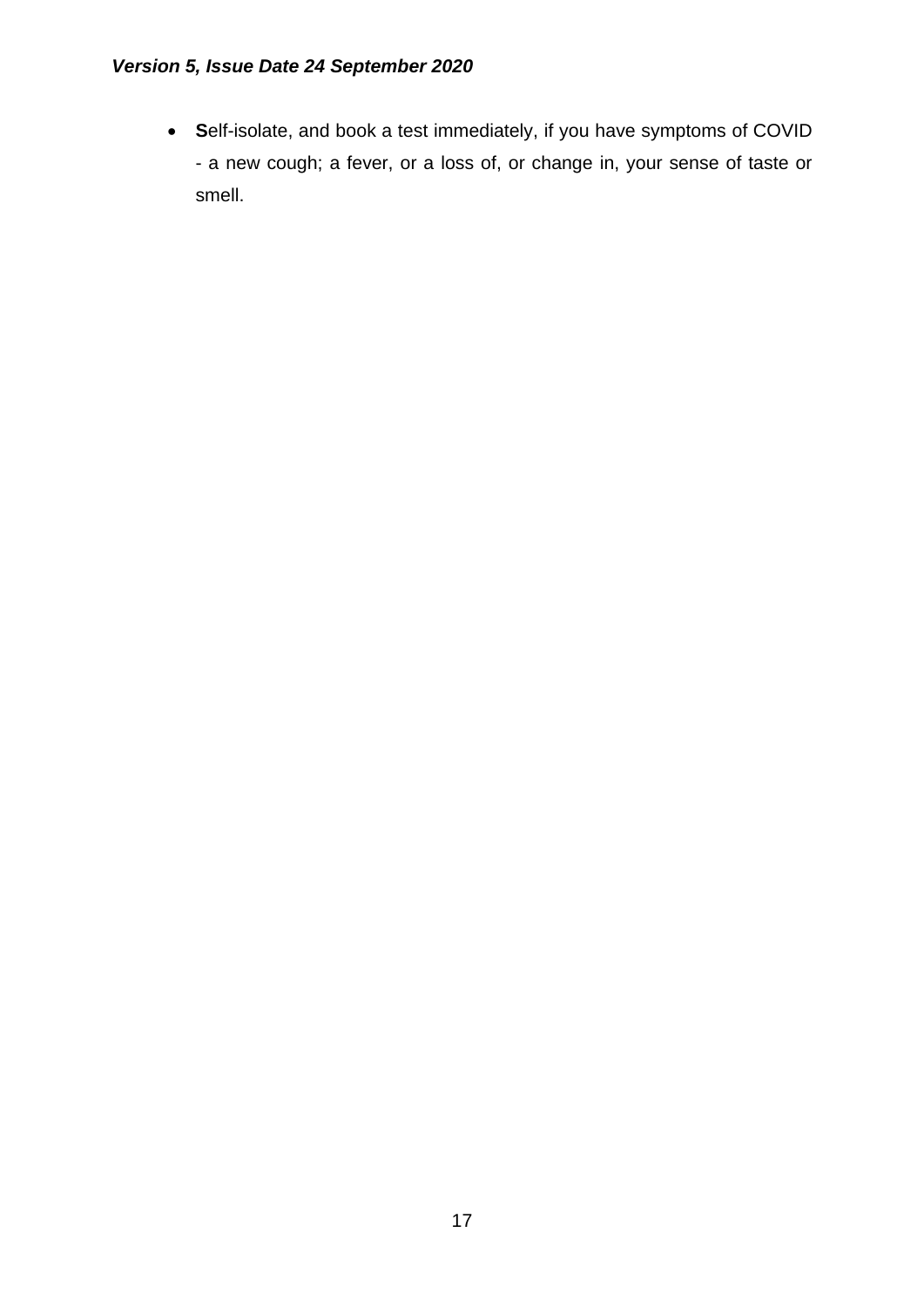## **APPENDIX 2**

### **Keeping a Register of Contact Details**

The Scottish Government guidance recommends that, for the sole purpose of enabling contact tracing in the event of a Covid-19 outbreak, places of worship maintain limited records of those working there or attending public worship. (It is possible that the Government may make the collection of such information mandatory.) Specifically, it recommends that in relation to staff/volunteers the following information should be collected

- the names of individuals who work or volunteer at the place of worship
- a contact phone number for each member of staff/volunteer
- the dates and times that individuals are at work/volunteering

and that in relation to worshippers, the following be collected

- the name of each worshipper, or when worshippers are attending as a small household group, the contact details for one member of that group – a 'lead member'
- a contact phone number for each worshipper, or for the 'lead member' of a small household group
- date of visit and arrival and, wherever possible, departure time

Any such records will require to comply with data protection principles, should be held confidentially and, ideally, by the rector and should be destroyed securely after 21 days (for example by shredding, or if any such data is held electronically, it should be permanently erased).

Wider guidance on this (written for the hospitality sector), including information on how to collect, store and securely destroy data and on how information will be shared, is available at:

[https://www.gov.scot/publications/coronavirus-covid-19-tourism-and-hospitality](https://www.gov.scot/publications/coronavirus-covid-19-tourism-and-hospitality-sector-guidance/pages/collecting-customer-contact-details/)[sector-guidance/pages/collecting-customer-contact-details/](https://www.gov.scot/publications/coronavirus-covid-19-tourism-and-hospitality-sector-guidance/pages/collecting-customer-contact-details/)

However, the collection of such information in places of worship carries additional implications. Because attendance at church may be regarded as an indication of religious belief, which is regarded for data protection purposes as "sensitive personal data", it is recommended that consent is sought from those providing their personal data.

In many cases, contact details for congregational members will already be held in records such as the Communicants or Adherents Rolls but such records will not cover other worshippers, nor will they envisage the sharing of information with NHS Scotland. It is recognised that many individuals make feel sensitively about their attendance at worship being recorded and such information should not be collected without their consent. It can be emphasised that the collection of such data is in large part for the benefit of the person whose data is being collected so that they can subsequently be contacted in the event of an outbreak.